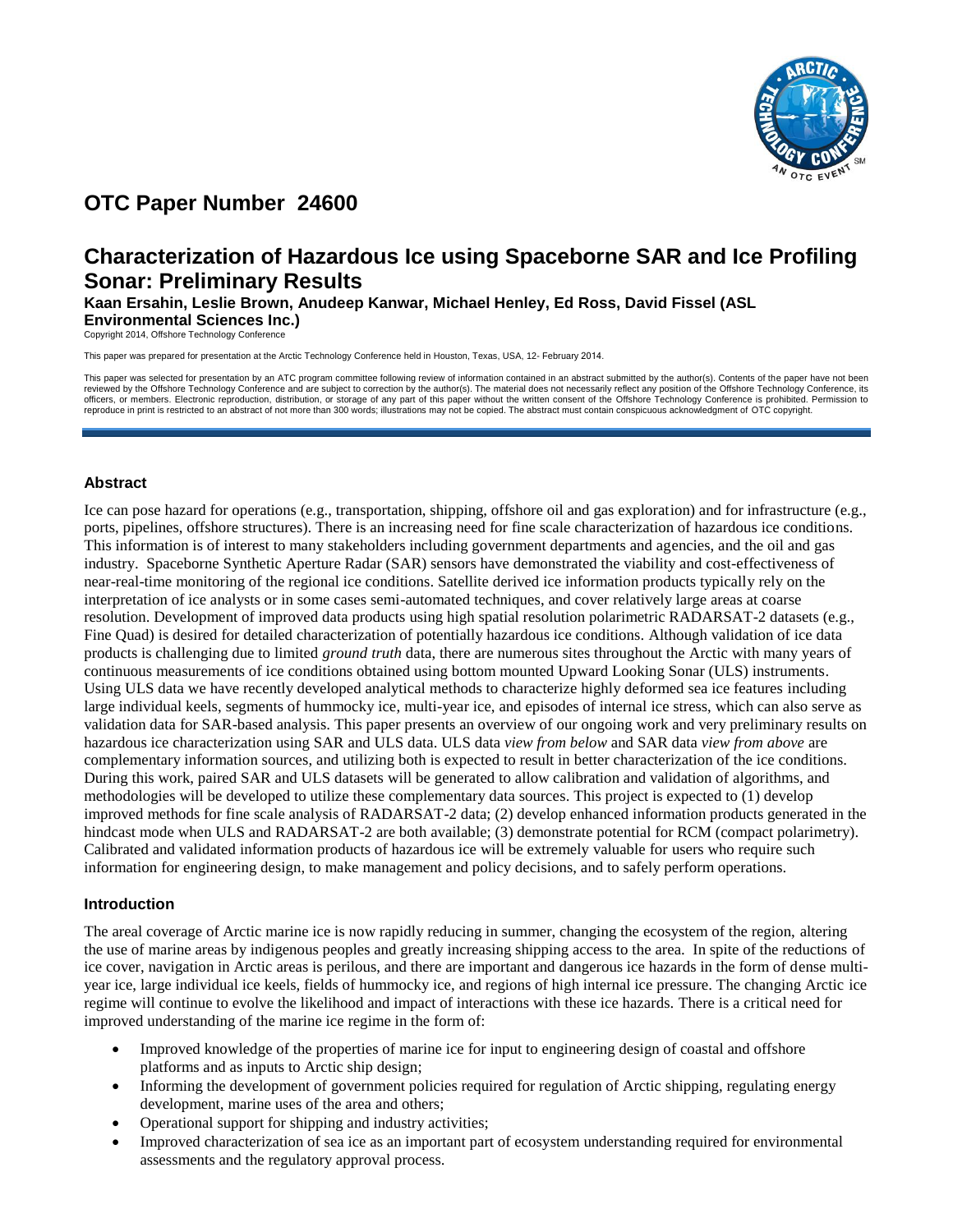Upward-looking sonar (ULS) instruments have become the primary source of data for high resolution and long duration measurements of sea ice drafts to support engineering requirements for oil and gas exploration projects in Arctic and other ice-covered areas. ULS instruments, in the form of ASL's Ice Profiler, provide accurate measurements for ice draft on a continuous year-long basis and allow detailed characterization of keel shapes and other ice features (Fissel *et al*., 2008). When combined with a companion Acoustic Doppler Current Profiler (ADCP) to measure ice velocities, high resolution ice thicknesses and ice velocities can be obtained along thousands of kilometers of ice which move over moored ice profiler location. These measurements provide important data for establishing metocean design criteria related to oil and gas operations in areas with seasonal or year-round ice cover.

Spaceborne Synthetic Aperture Radar (SAR) sensors have proven to be ideal for sea ice monitoring because of their allweather operation and sensitivity to surface roughness. Although routine operational requirements for ice monitoring programs typically rely on wide coverage (300-500km), there is also a need for fine scale characterization of potentially hazardous ice conditions. The information provided by polarimetric SAR (e.g., RADARSAT-2 quad-pol) datasets improves the ability to characterize targets through their scattering properties, at the expense of a reduced swath (25-50km).

ULS data *view from below* and SAR data *view from above* are complementary information sources where utilizing both is expected to result in better characterization of the ice conditions. This concept is shown in [Figure 1.](#page-1-0) As a result, it is expected to enhance existing capabilities for detection and characterization of hazardous ice features, and to demonstrate value to various stakeholders including government departments and agencies, and the oil and gas industry.



Figure 1. Concept for combining the view from above (satellite) and the view from below (ULS)

#### <span id="page-1-0"></span>**Data sources for characterization of hazardous sea ice**

#### **A. Upward Looking Sonar (ULS) Instruments**

Measurements of ice draft (the underwater thickness of ice) obtained using moored Upward Looking Sonar (ULS) instruments have a horizontal resolution and vertical thickness accuracy which exceed the performance of other advanced ice measurement methods (Fissel and Marko, 2011). ULS measurement methods have been widely used since the mid-1990s to provide accurate and very high resolution measurements of sea ice drafts and ice velocities in support of oil and gas exploration programs in the Arctic Ocean and marginal ice zones.

Operated from subsurface moorings located safely below the sea ice canopy, the ULS instrumentation, consisting of the Ice Profiler Sonar (IPS) and the Acoustic Doppler Current Profiler (ADCP) are designed to be deployed 25 to 60 m below the air-water interface from seafloor-based moorings, or in shallower water, at near-bottom moorings. [Figure 2\(](#page-2-0)a) shows a typical deployment arrangement of IPS and ADCP instrumentation on a single subsurface mooring. In shallow waters, these instruments are operated from separate moorings located within 100 m of one another. A photograph of the IPS instrument is shown in [Figure 2\(](#page-2-0)b).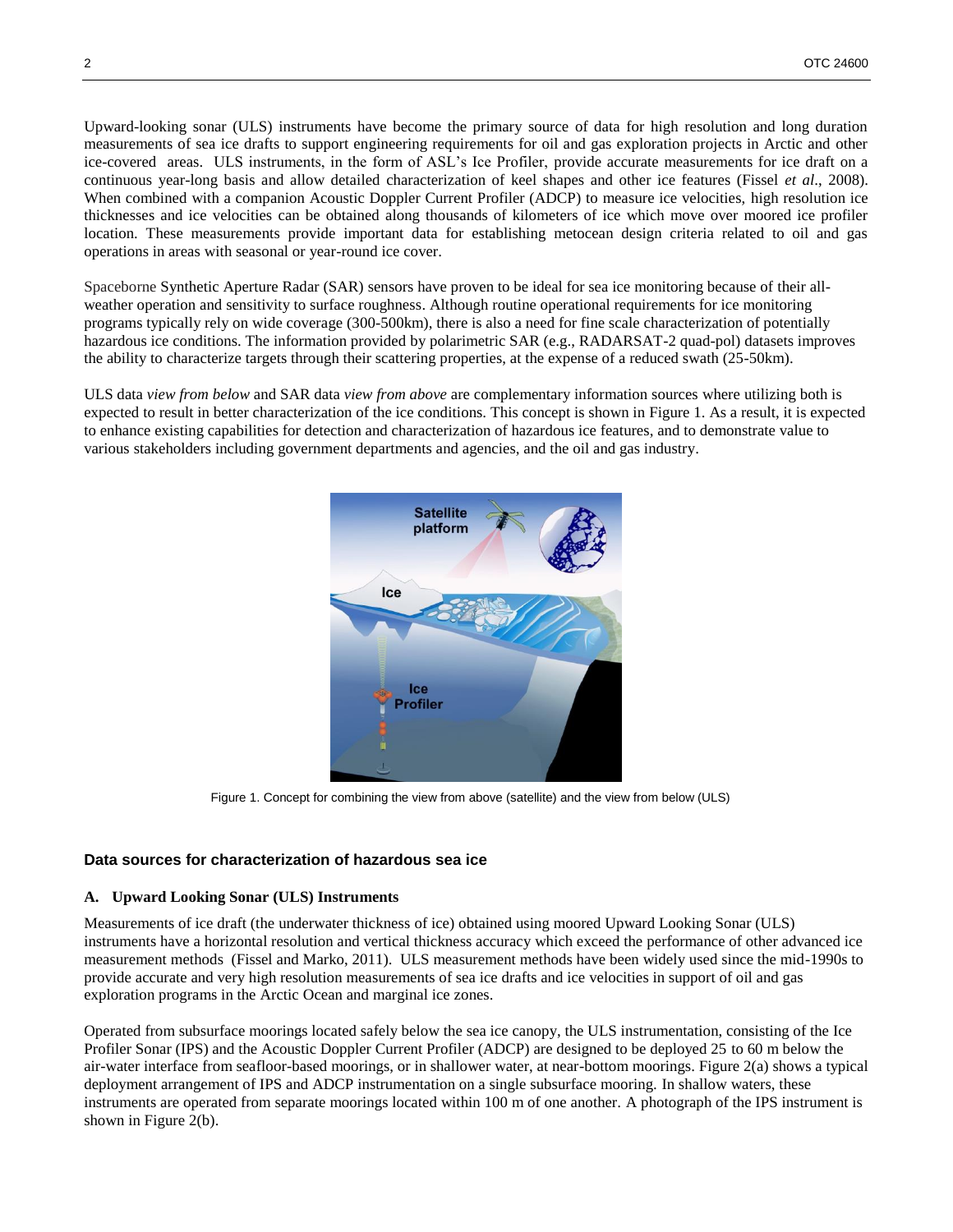The ASL IPS  $<sup>1</sup>$  is an upward looking sonar device that was purpose-designed for sea ice draft measurements by the Institute</sup> of Ocean Sciences (IOS) of the Fisheries and Oceans Canada (Melling *et al*., 1995) and has been upgraded by ASL Environmental Sciences Inc. through improved instrument design based on more capable microprocessors and more advanced on-board firmware (Fissel *et al*., 2007).



<span id="page-2-0"></span>Figure 2. (a) A typical deployment arrangement of IPS and ADCP instrumentation on a single subsurface mooring; (b) photograph of IPS mooring; (c) IPS deployments in the Northern Hemisphere since 1996.

The IPS instrument operates by emitting and detecting surface returns from frequent short pulses (pings) of acoustic energy concentrated in narrow beams (less than 2°). Precise measurements of the delay times between ping emission and reception are converted into distances separating the instrument's transducer and the ice undersurface. Contemporary data from the instrument's on-board pressure sensor are then combined with atmospheric surface pressure data and estimates of the mean sound speed in the upper water column (obtained from observations of open water above the instrument) to derive estimates of ice draft from each emitted ping. The IPS provides fine resolution of approximately 1 m horizontal and 0.05 m vertical of the underside of the sea ice (Fissel *et al*., 2008a).

Acoustic Doppler Current Profiler (ADCP), manufactured by Teledyne RDI, provides accurate direct measurements of ice velocities. The ADCP information is used in conjunction with the IPS to provide information about feature widths and ice floe position at a sub-hour time interval. The capabilities of the ULS instrumentation for detailed and accurate representation of the thousands of kilometers of sea ice passing over the moored measurement sites are well established (Fissel *et al*., 2008a). Since the first development in 1996, more than 180 IPS instruments have been manufactured, and well over 100 year-long ULS deployments have been conducted around the world as shown i[n Figure 2\(](#page-2-0)c).

l

<sup>&</sup>lt;sup>1</sup> ASL IPS:<http://www.aslenv.com/IPS.html>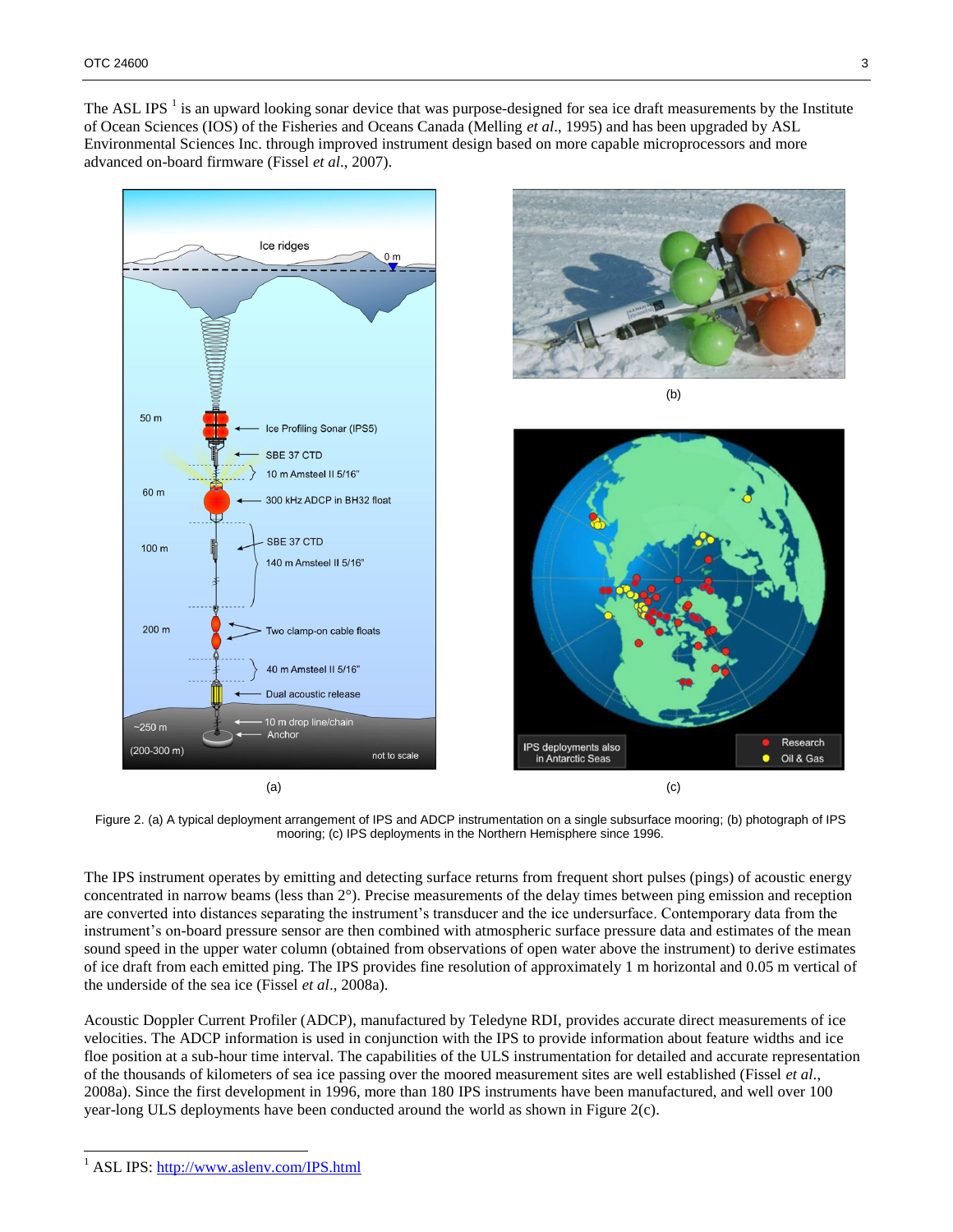The processing and analysis of IPS data is routinely undertaken including the continuous improvements to the instrumentation, analysis methodologies and software. ASL has developed a library of over 200 software programs to analyze the data sets in the form of the IPS MATLAB Toolbox<sup>2</sup>. The methods developed in detailed processing and analysis of many dozens of year-long ULS data sets have led to quantitative characterizations of potentially hazardous ice features (Fissel *et al*., 2012), in the form of large individual ice keels, segments of large hummocky (rubbled) ice, multi-year ice features, episodes of large internal ice pressures, and glacial ice features. Techniques for characterization of potentially hazardous ice features are constantly being improved. Recently, an additional category, i.e., massive ice features, has been introduced (Fissel *et al*., 2014).

#### **B. Spaceborne Synthetic Aperture Radar (SAR) Sensors**

Spaceborne Synthetic Aperture Radar (SAR) sensors have proven to be ideal for sea ice monitoring because of their allweather operation, sensitivity to surface roughness and wide coverage. SAR satellites have traditionally operated in single polarization mode defined by both transmit and receive polarizations (i.e., linear horizontal or linear vertical). The user requirements dictated the choice of polarization. For example, ERS-1 and ERS-2 sensors were built using vertical transmit and receive (i.e., VV) that allowed strong response from the ocean surface. On the other hand, RADARSAT-1 was designed primarily for sea ice monitoring and used horizontal transmit and receive (HH) polarization which is known to result in lower response to the rough ocean surface, thus provides enhanced contrast between open water and sea ice. RADARSAT-1 met most of the operational requirements of the sea ice community and demonstrated the viability and cost-effectiveness of nearreal-time monitoring of ice conditions.

Research on radar polarimetry - based on airborne data - has shown that multiple polarizations allow better characterization of the target of interest in many applications. Since 2002, selectable multi-polarization SAR systems were operationalized (e.g., ENVISAT – ASAR, ALOS – PALSAR, RADARSAT-2, TerraSAR-X, Cosmo SkyMed). RADARSAT-2, launched in late 2007, offers a suite of beams at various spatial resolutions  $(3 - 100 \text{ m})$ , modes of operation (Spotlight, Stripmap, and ScanSAR) and polarizations (single, dual-, and quad-pol) with varying swath widths and incidence angles shown in [Figure 3.](#page-3-0)

The information provided in quad-pol datasets improves the ability to characterize the physical properties of targets through their scattering properties. However, RADARSAT-2 quad-polarized beams with high spatial resolution are available for relatively narrow swaths (i.e., Fine Quad – 25km or Wide Fine Quad – 50km) in comparison to ScanSAR beams (i.e., 300- 500 km). Despite the improved information content and spatial resolution, their potential is not being fully utilized due to the limited coverage area that does not meet the routine operational requirements for the ice monitoring program of the Canadian Ice Service (CIS). Thus, ScanSAR beam modes of RADARSAT-2 (single- and dual-pol) are the primary data sources for the CIS and for other service providers with similar mandates for near real time monitoring (e.g., Danish Meteorological Institute – Ice Service).

The next generation Canadian space-borne radar system, i.e., RADARSAT Constellation Mission (RCM), will increase the number of available platforms and also introduce a new mode of operation, i.e., compact polarization. This mode transmits circular polarization and receives linear, thus allows increased information content over the wide swath coverage of RADARSAT-2 dual-pol beams. This advancement combined with the planned constellation of three platforms will allow more frequent wide area coverage for surveillance and enhanced operational monitoring of sea ice in near real time.





<sup>&</sup>lt;sup>2</sup> IPS MATLAB Toolbox[: http://www.aslenv.com/toolbox.html](http://www.aslenv.com/toolbox.html)

<span id="page-3-0"></span>l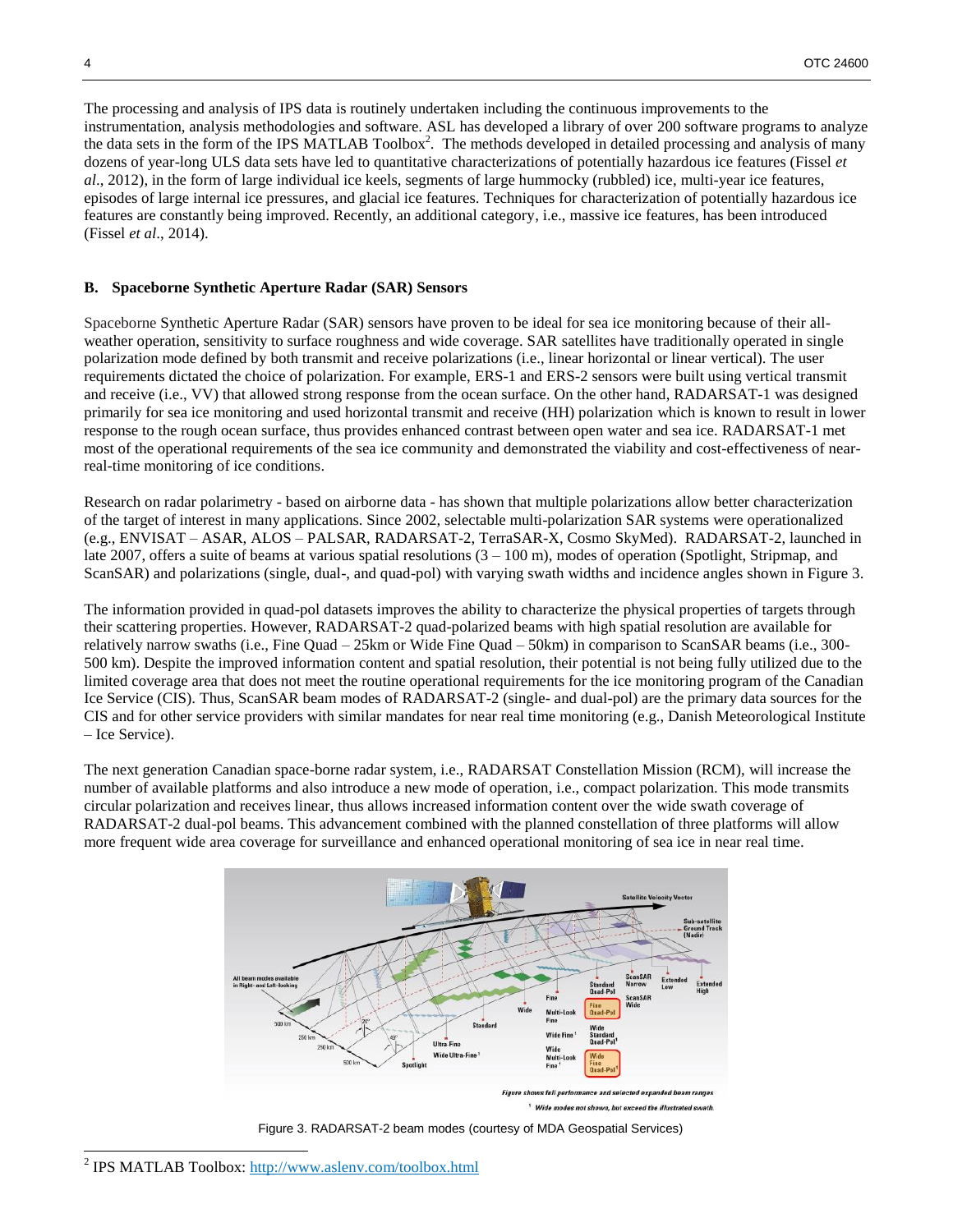Engineering design studies require detailed characterization of potentially hazardous ice conditions over specific and relatively small areas of interest. In this case, quad-pol datasets with high spatial resolution will typically provide sufficient coverage to describe local conditions while ScanSAR data could be used to provide context.

Over the past three decades, multi-frequency, multi-polarized synthetic aperture radar (SAR) data have extensively been applied to sea ice classification using a variety of approaches. Some of the successful applications of SAR have focused on classification of ice types; thin ice and open water discrimination; and sea ice thickness estimation. Both polarimetric intensity and texture have been exploited for classification purposes, several techniques including neural networks, image segmentation, wavelet transformation, backscatter inversion, integration of SAR with ice models and lookup tables have been developed and tested to utilize SAR data for sea ice classification. Although most studies have successfully inverted single and dual co-polarized HH and VV backscatter to retrieve sea ice geophysical information, many others have highlighted the shortcomings of single polarized data. Multi and fully polarimetric backscatter have been more strongly related to sea ice characteristics and have yielded better classification results (Gill and Yackel, 2012). Most commonly used polarimetric parameters are derived from Claude-Pottier (Claude and Pottier, 1997) eigenvalue decomposition (Ferro-Famil *et al*., 2001; Scheuchl *et al*., 2001; Rodrigues *et al*., 2003; Scheuchl *et al*., 2003b) and Freeman-Durden (Freeman and Durden, 1998) three-component scattering decomposition (Scheuchl *et al*., 2002). An evaluation of the classification potential of some of these polarimetric parameters was performed by relating them to three pre-identified sea ice types, i.e., smooth first year ice, rough first year ice, deformed first year ice and wind-roughened open water (Gill and Yackel, 2012). Another recent study estimated sea ice thickness using RADARSAT-2 quad-pol data and reported a strong correlation between *in situ* sea ice thickness and the SAR-derived depolarization factors (Kim *et al*., 2012).

In this work, RADARSAT-2 quad-pol beam modes with high spatial resolution (i.e., Fine Quad, Wide Fine Quad) will be used as the primary source of spaceborne data sets for detailed characterization of sea ice. These datasets will also be used to simulate compact polarimetry beam modes of RCM. In this paper, an overview of our ongoing work and very preliminary results on a subset of the project tasks are presented.

# **Methodology**

Our methodology follows the project work plan shown in [Figure 4.](#page-4-0) Each work package (or major task group) is described in detail including data acquisition and assembly, ice characterization from ULS data, combining ULS and RADARSAT data, satellite-based sea ice characterization, and development of improved data products.



<span id="page-4-0"></span>Figure 4. CHOIRS Project Work Plan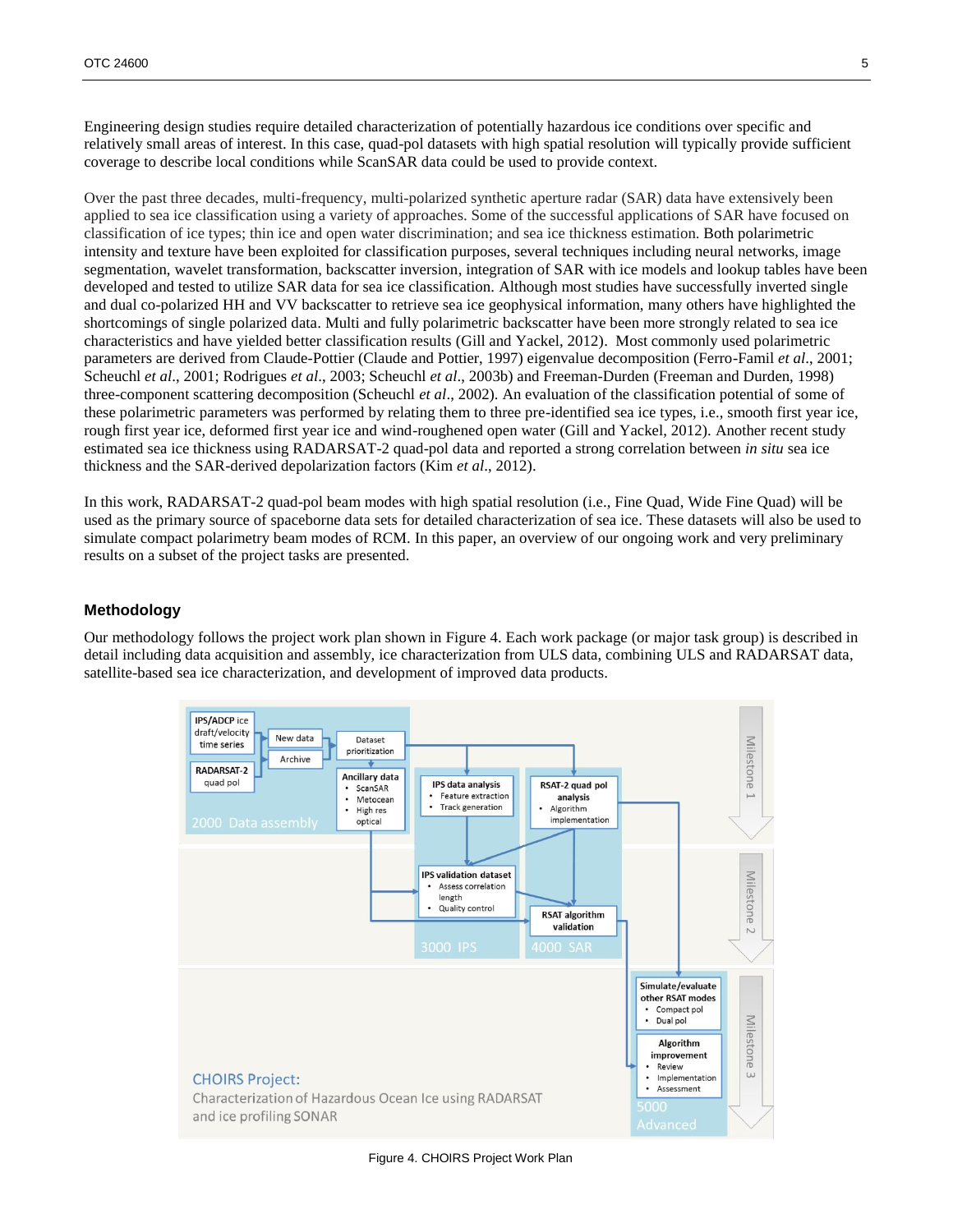#### **Data Acquisition and Assembly**

Data acquisition and assembly involved two main data sources (i.e., ULS and space-borne SAR) as discussed in the previous section. Although, simultaneous collection of these datasets is necessary, the project scope does not include the planning and execution of field programs for ULS data collection. Instead, we take advantage of existing archive data and ongoing field programs planned by research organizations as well as the oil and gas industry. Thus, for the locations and times where ULS data is known or expected to be available, RADARSAT-2 data from FQ and FQW beam modes are obtained through the Canadian Space Agency (CSA) Order Desk via archive data orders and new data acquisition requests.

## **Ice Characterization from ULS data**

The ULS datasets and other supporting data identified and retrieved during data acquisition and assembly are analyzed using the methodologies and tools previously developed for quantitative characterizations of potentially hazardous ice features (Fissel *et al*., 2012), in the form of

- large individual ice keels
- segments of large hummocky (rubbled) ice;
- multi-year ice features;
- episodes of large internal ice stress;
- glacial ice features.

Identification and characterization of large keels (i.e. deep and/or wide) is readily performed with an existing feature detection software tool operated on an equispaced ice draft series. An analogous tool is used to detect hummocky ice features. Individual large ice keels have the largest ice thickness of up to 20 m or more while large hummocky ice features have greater horizontal scales of 100 to several hundred meters with lesser ice thickness. Multi-year ice may also be detectable by analysis of thebackscatter profile at the ice-water interface (Fissel *et al*., 2012). The detection of likely episodes of high internal ice stress is based on the cessation of ice motion as revealed from the combined ice draft and ice velocity data sets, and the information on winds and near surface currents are used as a qualifier to distinguish between internal ice stress and the lack of driving force. Glacial ice features that in the ULS data sets are readily apparent due to their characteristic underwater morphology, in the form of very steep, nearly vertical sides and relatively featureless bottoms.

#### **Combining ULS and RADARSAT Data**

The spatial-temporal correspondence of the ULS and RADARSAT data need to be examined in detail before using these datasets as complementary sources of information to generate a validation dataset. Navigation accuracy for satellite datasets (especially offshore) is very important to co-locate with another data source. However, there are a number of other challenges that need to be addressed as well. These challenges are mainly due to the differences between the types of the data sets, their acquisition processes and timelines. The view from above (satellite) and the view from below (ULS) measure different physical parts of the target at different spatial and time scales.

The satellite data over a mooring site is acquired typically in a few seconds, thus it is considered a snapshot in time. However, ULS data is acquired at a single mooring position over a much longer period. Depending on the ice velocity and the scene size, this may be hours to days or longer. As a result, the two data sets inherently have temporal decorrelation except for the mooring location. However, the drifting ice over the mooring location which allows us to generate the spatial series and quantify the horizontal along track dimension of the ice pack, also allows us to overlay a segment of the ULS data over the satellite image data. Due to the temporal decorrelation between data sources, the overlay can only be achieved through a rigid body assumption, i.e., all the ice pack moves at the same speed and direction. Since the temporal decorrelation increases along the ULS track, any deviation from the rigid body assumption also results in spatial decorrelation manifesting itself as a positional error in the apparent IPS track where the cumulative error will increase over time.

Decorrelation in space and time limits the length of data segments that can be used for validation with relatively high confidence. Therefore, determination of the *correlation length* between data sets is required. Beyond this scale, the correspondence between ULS and SAR cannot be guaranteed, thus comparisons will no longer be valid. The correlation length will vary from scene to scene and one way to assess the correlation length is using the variability of ice drift vector field across the SAR scene, especially in the vicinity of the IPS track. This ice drift vector field can be estimated from consecutive scenes that were acquired within a relatively short period of time, e.g., 1-3 days. These scenes may be from different beam modes of RADARSAT-2 or even from different sensors (e.g., optical imagery). If multiple satellite scenes are not available, correlation length may be estimated from direct inspection of IPS track overlays on the satellite imagery. In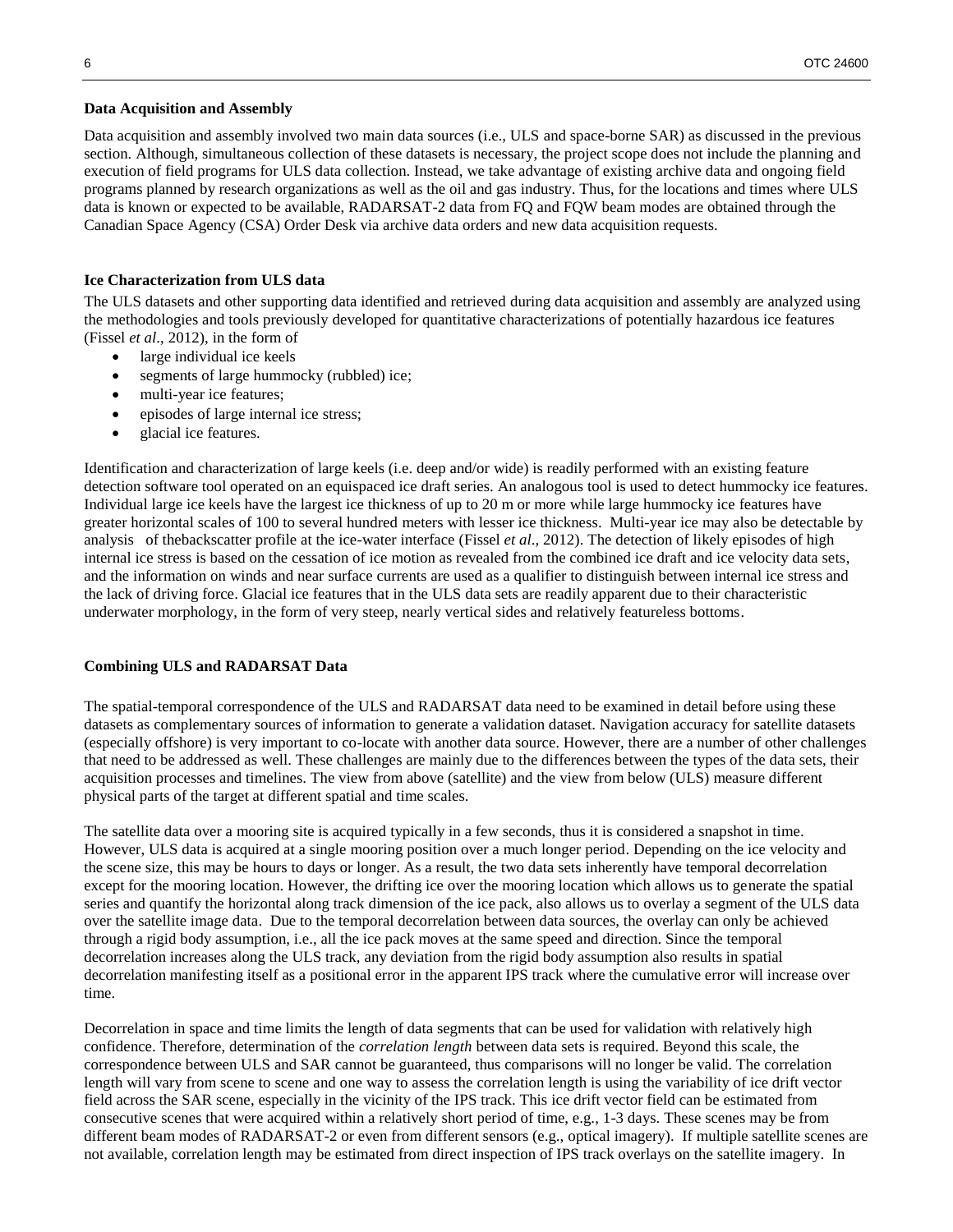this case, features that are easily recognized in both IPS and SAR datasets (such as floe edges) may be used as visual checkpoints on the coregistration of these data. Other ways to assess the correlation length or provide constraints are also considered.

If the rigid body assumption is valid, i.e., ice drift field is spatially not varying and is consistent with the ULS drift information, the confidence on the spatial correspondence is very high. However, the temporal decorrelation may still limit the correlation length, since for example the surface characteristics of the ice pack (as observed from above and from below) may have changed over time.

#### **Satellite-based Sea Ice Characterization**

There are a number of polarimetric parameters and a variety of techniques that were shown to be promising for classification of sea ice data. A selection of those, including polarimetric parameters derived from Cloude-Pottier eigenvalue decomposition (Claude and Pottier, 1997, Ferro-Famil *et al*., 2001; Scheuchl *et al*., 2001; Scheuchl *et al*., 2003b) and Freeman-Durden three-component scattering decomposition (Freeman and Durden, 1998; Scheuchl *et al*., 2002) will be used. In addition, Touzi decomposition (Touzi, 2007) and depolarization factors (Kim *et al*., 2012), polarimetric parameter (Gill and Yackel, 2012), and matrix distance measures (Dabboor *et al*., 2013) will also be investigated.

In order to use these techniques we will build on the capabilities of existing open source software tools for SAR polarimetry and commercial off-the-shelf (COTS) tools for remote sensing and image processing (e.g., PCI, ENVI), and custom software that was previously developed in-house. The pre-processing of the RADARSAT-2 quad-pol data will include speckle reduction, e.g., Refined Lee filter (Foucher and Lopez-Martinez, 2009). This will be followed by the analysis of the RADARSAT-2 data for detection and characterization of hazardous ice features. Validation data sets obtained through combining SAR, ULS and corresponding ice characterizations will then be used for the assessment of satellite-based techniques. The assessment will primarily be performed using hazardous ice characterizations, but may also include relationships to the SAR parameters.

#### **Development of Improved Data Products**

This project aims to develop improved algorithms for sea ice characterization that will lead to enhanced data products. This work will be based on the results obtained by the assessment of standard algorithms and may include improvements to existing algorithms, calibration, or new algorithm development.

An extension of the quad-pol data analysis to other beam modes (i.e., dual-pol and/or compact-pol) will also be performed. Simulated compact polarization (CP) data will be generated from RADARSAT-2 quad-pol data using the Canada Center for Remote Sensing (CCRS) software (Charbonneau et al., 2009). We will then use the analysis techniques for compact polarimetry such as m-delta decomposition, degree of polarization, and circular polarization ratio (Raney, 2007). The assessment of the CP modes will be performed with respect to the quad-pol analysis.

## **Preliminary Results**

## **Regions of Interest and Data sets**

ASL has access to ULS data owned by various parties including the Oil and gas industry (i.e., Shell, ConocoPhillips, ExxonMobil, IOL, Statoil), the Canadian government (e.g., DFO), and international research institutes and universities (e.g., NOAA, ArcticNet, BREA, Norwegian Polar Institute, WHOI, etc.). For data acquisition planning, the availability of these data sets and the ice conditions they represent were taken into account. Hazardous ice types (e.g., large keels, hummocky ice, multi-year floes, and internal ice stress) typically present in these datasets vary by geographical region and the corresponding ice regime. [Table 1,](#page-7-0) shows the expected hazardous ice types for ULS sites in different regions of interest.

Since spatial-temporal match-ups of ULS and RADARSAT-2 datasets are required, for each site the RADARSAT-2 archive was searched for FQ and FQW scenes. Resulting list of available scenes were then subject to an initial screening to remove any scene that corresponds to long episodes of open water. As a result, more than 60 archive acquisitions over 6 different ULS sites were obtained in the Chukchi and Beaufort Seas.

In addition to the archive data, RADARSAT-2 was tasked for new acquisitions (FQ and FQW beams) between June and November of 2013 over a selection of the ULS sites, where the instruments had been deployed previously (typically in Fall 2012) and were collecting data. These sites were selected based on the ice conditions and the satellite was tasked until the expected ice break-up or instrument recovery dates. However, conflicts with commercial users reduced the number of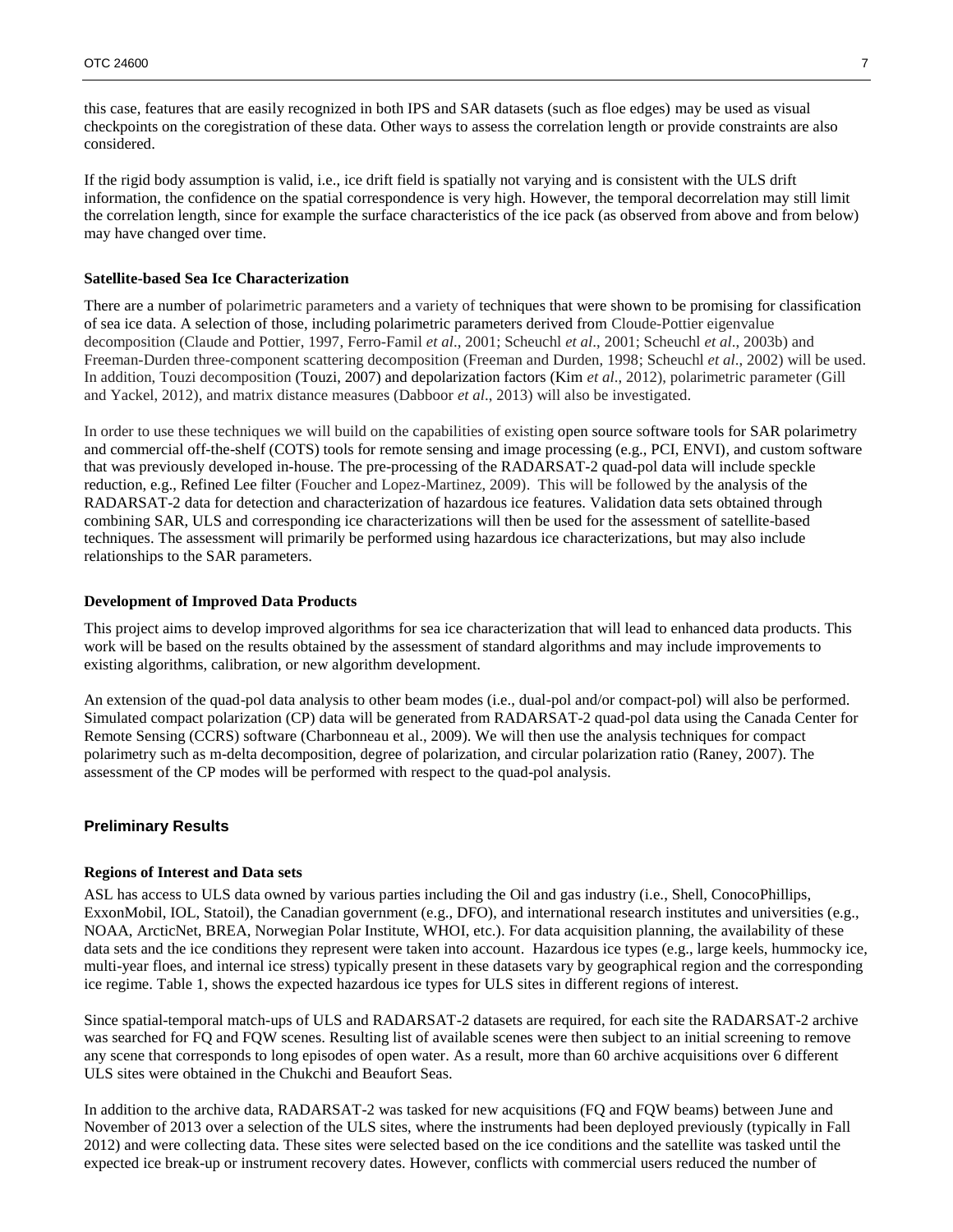successful acquisitions especially for the sites owned by the industry. More than 60 acquisitions were completed over 15 sites in the Chukchi and Beaufort Seas, Byam Martin Channel, and NE Greenland. Most of the ULS instruments at these sites have recently been recovered (Fall 2013) and the data processing for this period is ongoing. These data will be available for analysis subject to permission from the owners.

<span id="page-7-0"></span>

| <b>Region</b>              | Owner(s)             | <b>Expected Hazardous Ice Type</b> |                 |                           |                        |                 | <b>ULS Data</b>         |                   | <b>RADARSAT-2</b>         |
|----------------------------|----------------------|------------------------------------|-----------------|---------------------------|------------------------|-----------------|-------------------------|-------------------|---------------------------|
|                            |                      | <b>Large Keels</b>                 | Hummocky<br>Ice | Multi Year<br>Ice         | Internal ice<br>stress | <b>Icebergs</b> | archive<br>(since 2007) | archive<br>(2011) | new acqusitions<br>(2013) |
| N. Chukchi - deep water    | NOAA/DFO-IOS         | x                                  | x               | x                         |                        |                 | 2007-2013               | 33                | 12                        |
| Chukchi - shelf            | Shell, CPAI, Statoil | x                                  | X               |                           |                        |                 | 2008-2013               | $\overline{7}$    |                           |
| Alaska Beaufort - shelf    | Shell                | X                                  | X               |                           | x                      |                 | 2007-2013               | 12                |                           |
| Canadian Beaufort - shelf  | DFO-IOS              | x                                  | x               |                           |                        |                 | 2007-2013               | 10                | 6                         |
| Canadian Beaufort - slope  | <b>BREA</b>          | x                                  | X               | $\boldsymbol{\mathsf{x}}$ |                        |                 | 2011-2013               |                   | 13                        |
| <b>Byam Martin Channel</b> | DFO-IOS              | X                                  | X               | $\boldsymbol{\mathsf{x}}$ | $\mathsf{x}$           |                 | 2012-2013               |                   | 23                        |
| <b>NE Baffin Bay</b>       | Shell                | X                                  |                 |                           |                        | x               | 2011-2013               |                   |                           |
| <b>NE Greenland</b>        | NTNU/Statoil         | X                                  | $\mathsf{x}$    | X                         | X                      | X               | 2012-2013               |                   | 5                         |
| <b>NE Greenland</b>        | <b>NPI</b>           | x                                  | X               | x                         |                        |                 | 2012-2013               |                   | 10                        |
| Nares Strait               | DFO-IOS              | X                                  | X               | X                         | X                      | X               | 2007-2012               |                   |                           |

Table 1. Expected hazardous ice types grouped by region of interest

## **Ice Characterization from ULS data**

Previously processed ULS data were retrieved from the ASL archive with supporting data (e.g., currents, winds). The archive ULS datasets were then analyzed to characterize potentially hazardous ice features using the methodologies discussed above. The characterizations are reported for the period of interest where SAR data is available for each site. Based on the spatial extents and the acquisition time of the image, only a small subset of the ULS time series may correspond to each scene. A segment of the ice draft spatial series that correspond to each scene is extracted and reformatted. This allows the ice draft spatial series (i.e., IPS track) and characterization results to be overlaid on the image data.

## **Combining ULS and RADARSAT data: An Example**

As discussed before combining two different data sources (i.e., ULS and satellite) is challenging and requires careful consideration due to spatial and temporal decorrelation between the data sets. Although, this task is work in progress, we present an example to showcase one of the scenarios where two consecutive satellite acquisitions are available.

In this case, two RADARSAT-2 FQ datasets were acquired over a ULS site in the Chukchi Sea (NOAA/IOS). The time difference between two acquisitions (May 23, 2011 and May 24, 2011) is about 10 hrs. The footprints for both scenes, the overlap area and the the position of ULS mooring (yellow) are shown in [Figure 5\(](#page-8-0)a). May-23 scene is chosen as the reference scene and the IPS track overlay is shown in [Figure 5\(](#page-8-0)b), where the ULS mooring position is marked yellow, and the relative position for May-24 is represented with the red marker.

The overlap between two acquisitions allowed us to generate an image-based drift vector field by identifying the same features (e.g., floes, ridges) in two consecutive scenes and their displacement. The drift vector field is shown in [Figure 5\(](#page-8-0)b) by yellow arrows near the ULS track. The statistics computed for this drift field presents a mean speed of 15.48 cm/s with a standard deviation of 0.05; and a mean direction of 278.4 degrees with a standard deviation of 0.31. Thus, it is concluded that the ice pack near the IPS track presents a coherent motion. This information is also consistent with the ice drift measured during this period using the ULS instruments. Thus, the rigid body assumption required for accurate spatial correspondence of the two datasets is valid for at least 10 hours, and the corresponding segment of the IPS track and the image data can be used for further analysis and validation purposes.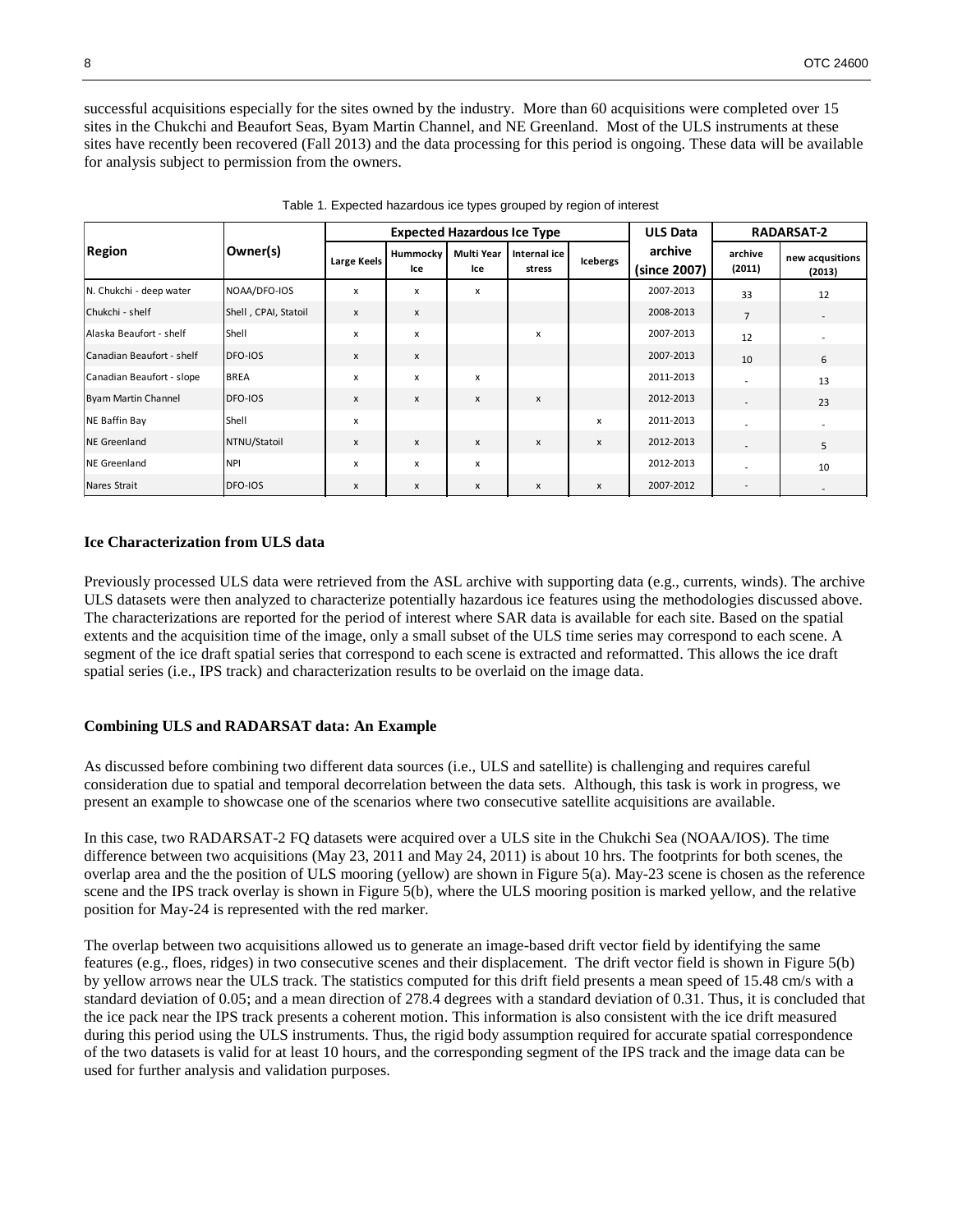

RADARSAT-2 Data and Products © MacDONALD, DETTWILER AND ASSOCIATES LTD. (2011) – All Rights Reserved. RADARSAT is an official mark of the Canadian Space Agency.

 $(a)$  (b)

<span id="page-8-0"></span>

## **Conclusions**

In this paper, we presented an overview of an R&D project on characterization of hazardous ice conditions using Upward Looking Sonar and satellite SAR data. It is aimed to enhance information products by combining the "view from above" with the "view from below". To date, archive and new data acquisitions from RADARSAT-2 have been completed and ULS moorings are underway including sites owned by government research organizations and the oil and gas industry. The project is still in early stages and the progress towards the stated goals is presented. This project is expected to (1) develop improved methods for fine scale analysis of RADARSAT-2 data; (2) develop enhanced information products generated in the hindcast mode when ULS and RADARSAT-2 are both available; (3) demonstrate potential for RCM (compact polarimetry).

#### **Acknowledgements**

The funding and RADARSAT-2 data for this work are provided by the Canadian Space Agency (CSA) under the Earth Observations Application Development Program (EOADP). The authors also acknowledge the permission to use upward looking sonar datasets granted by the owners that include the Department of Fisheries and Oceans Canada (DFO), NOAA, and Shell.

#### **References**

- Charbonneau F., B. Brisco, H. McNairn, J. Shang, P.W. Vachon, C. Liu, R. De Abreu, and R. K. Raney, 2009. *Compact Polarimetry: Multi-Thematic Evaluation*, POLINSAR 2009 Workshop, Frascati, Italy.
- Cloude, S.R., and E. Pottier, 1997. An entropy based classification scheme for land applications of polarimetric SAR. IEEE Transactions of Geoscience and Remote Sensing, Vol. 35, No. 1, pp. 68\_78. doi: 10.1109/36.551935.
- Ferro-Famil, L., Pottier, E., and Lee, J.S., 2001. Unsupervised Classification of Multifrequency and Fully Polarimetric SAR Images Based on the H/A/Alpha-Wishart Classifier. IEEE Transactions of Geoscience and Remote Sensing, Vol. 39, No. 11, pp. 2332\_2342. doi: 10.1109/36.964969.